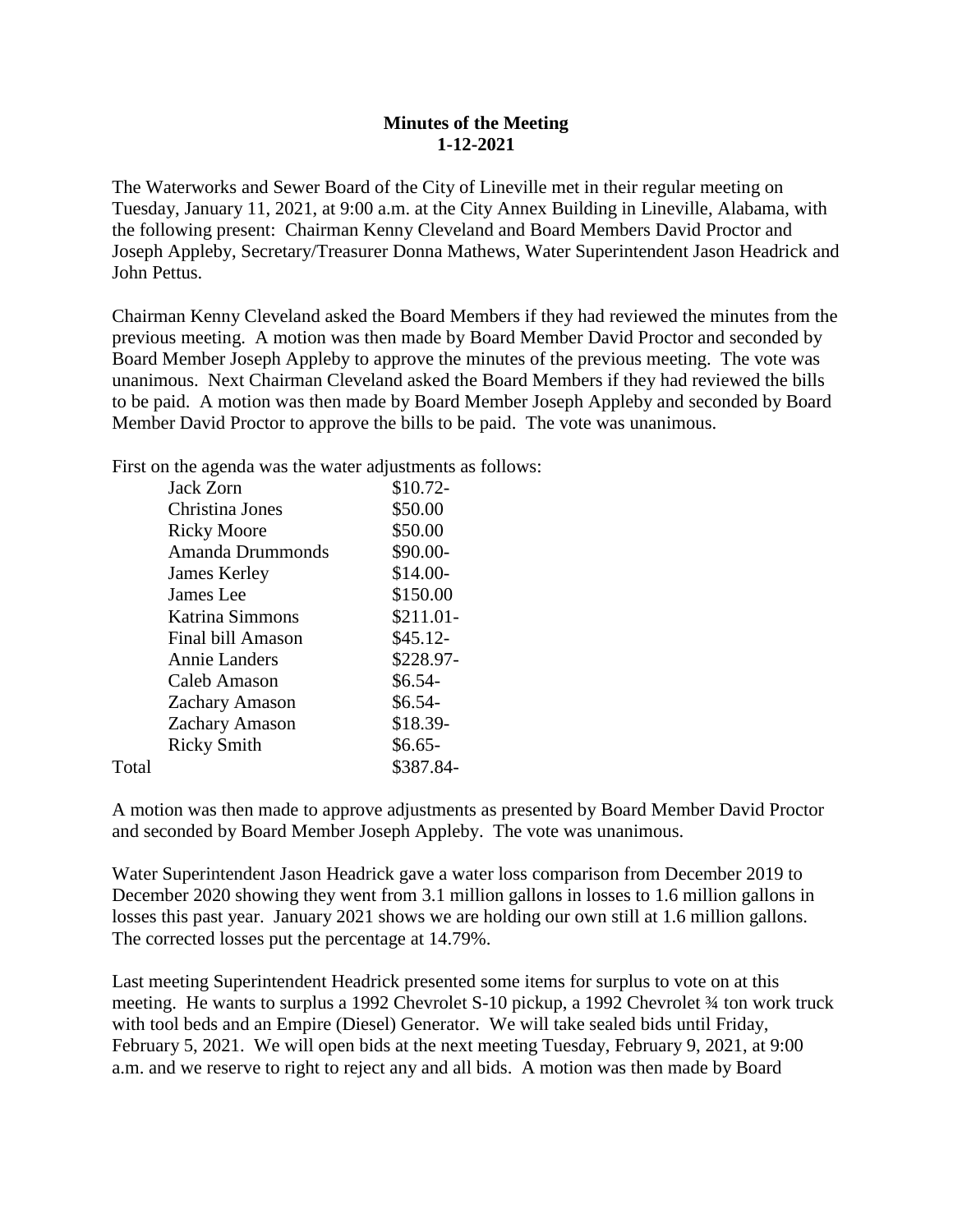Member Joseph Appleby and seconded by Board Member David Proctor. The vote was unanimous.

Chairman Cleveland said we will table the Debt Ratio discussion until next meeting.

The Clay County Water Authority sent out letters going up on their water rates 3% with the increase effective January 2021. It will be on the February billing for January. We will need to increase our rates 3% too. A motion was then made by Board Member David Proctor and seconded by Board Member Joseph Appleby. The vote was unanimous.

Superintendent Jason Headrick discussed that Jeff Clark is building behind his dad, Sonny Clark on Highway 49 and wants to get on City water. Cooper Trailer Park has 2 bad leaks out that way and Gary Craven is complaining about every month about his low water pressure. The Coopers have fixed one leak and Craven reported that his pressure is better. Board Member David Proctor said Jeff Clark needs to put his property in the City Limits. Jason said he will tell him and then we can put him on City water. We will discuss again next meeting and see where we are on this project.

Superintendent Headrick said the ADEM inspection was good but we need barricades around ladders at the Lagoon. Chairman Cleveland told Jason to check on getting the water tanks cleaned or pressure washed the summer. They are looking pretty bad.

John Pettus was there to discuss water usage and leaks. He handed out some calculations of the scheduled cost and pointed out that our cost to water plant is \$2.20 per 1000 gallons and the sewer is \$3.31 per 1000 gallons. He explained how to cover the costs of this and said we need to charge \$4.00 water and \$2.00 sewer. A motion was then made by Board Member David Proctor and seconded by Board Member Joseph Appleby. The vote was unanimous.

Superintendent Jason Headrick informed the Board that Adrian Marable's probation was up and so was his one (1) year to become certified as required when hired. He has failed the test twice and is unable to be certified for his job as Operator I. Jason recommends to let him go at this point. A motion was then made by Board Member David Proctor and seconded by Board member Joseph Appleby. The vote was unanimous. A motion was then made by Board Member David Proctor to open up the position for hire of Operator I with probation and one (1) year to become certified as an Operator I and advertise it 2 weeks and make a recommendation February 9<sup>th</sup> meeting and was seconded by Board Member Joseph Appleby. The vote was unanimous.

Secretary/Treasurer Donna Mathews discussed the USDA payment and the 3 accounts set up from the grant money.